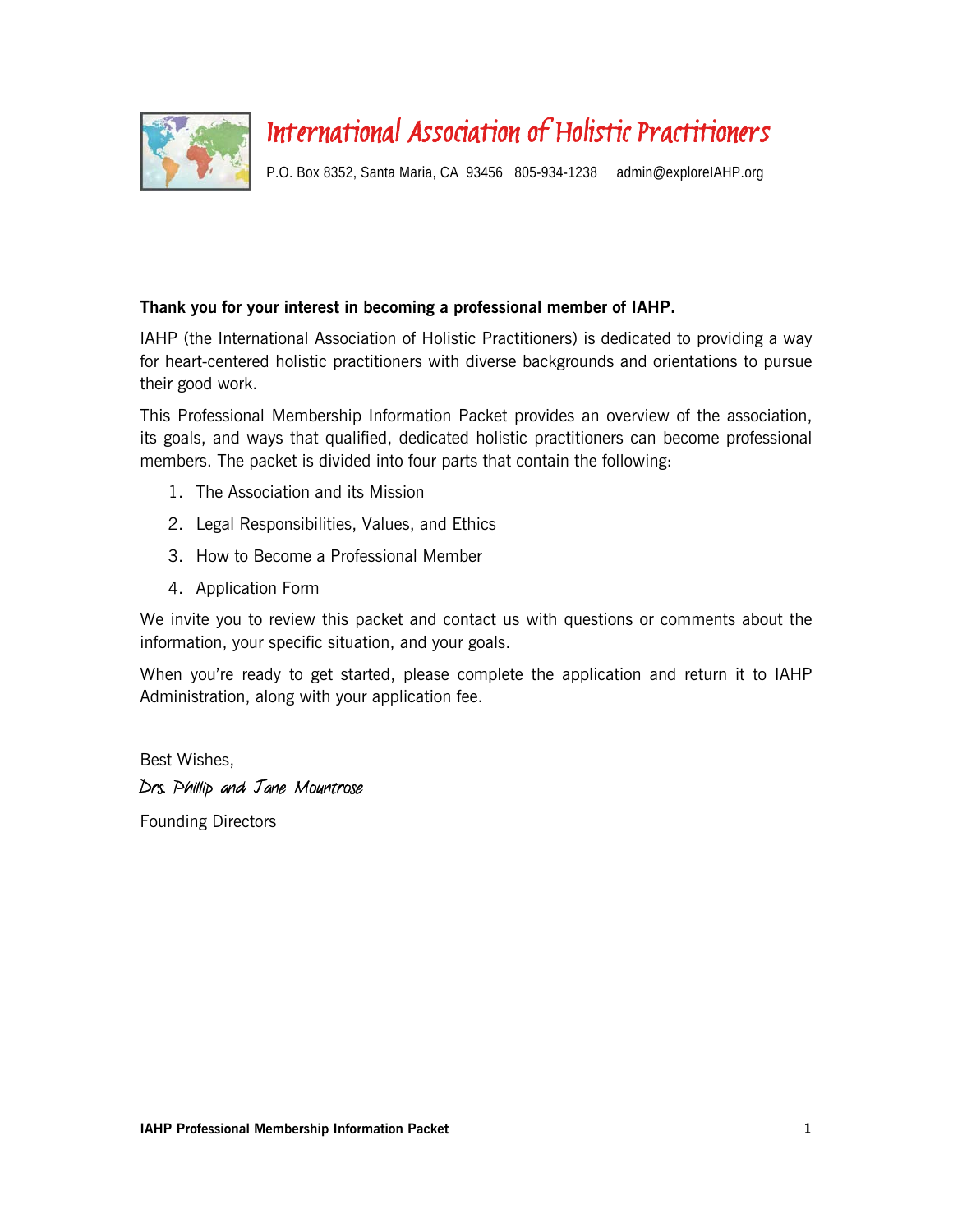# 1. The Association and its Mission

**The International Association of Holistic Practitioners IAHP) is a heart-centered association of professional Holistic Practitioners.** IAHP is devoted to advancing the profession by setting high standards, providing certification training, and serving clients with a worldwide network of professional holistic practitioners.

### **IAHP's Primary Mission**

IAHP was organized in 2009 and now has more than 3,000 members worldwide. As the one of the world's largest organizations of holistic practitioners, IAHP offers a unique opportunity to its members – to be part of the change we want to see in our troubled world.

Professional member specialties include holistic approaches to coaching and healing with powerful methods like EFT (Emotional Freedom Techniques), SK (Spiritual Kinesiology), intuition, spiritual counseling, hands-on-healing, and other holistic approaches that are recognized for their power to change lives.

IAHP is committed to connecting its professional members with the kinds of tools and resources they need to succeed.

### **Benefits of IAHP's Holistic Approach Include:**

- Helping clients to make significant changes in their lives physical well-being, emotional intelligence, supportive relationships, meaningful careers, purposeful lives, and more.
- Accelerating change and benefiting from the power of a holistic approach that integrates the body, emotions, mind, and spirit
- Teaching skills clients can use themselves, if desired, to further empower themselves to change their lives.
- Creating a place of belonging where love is the guiding force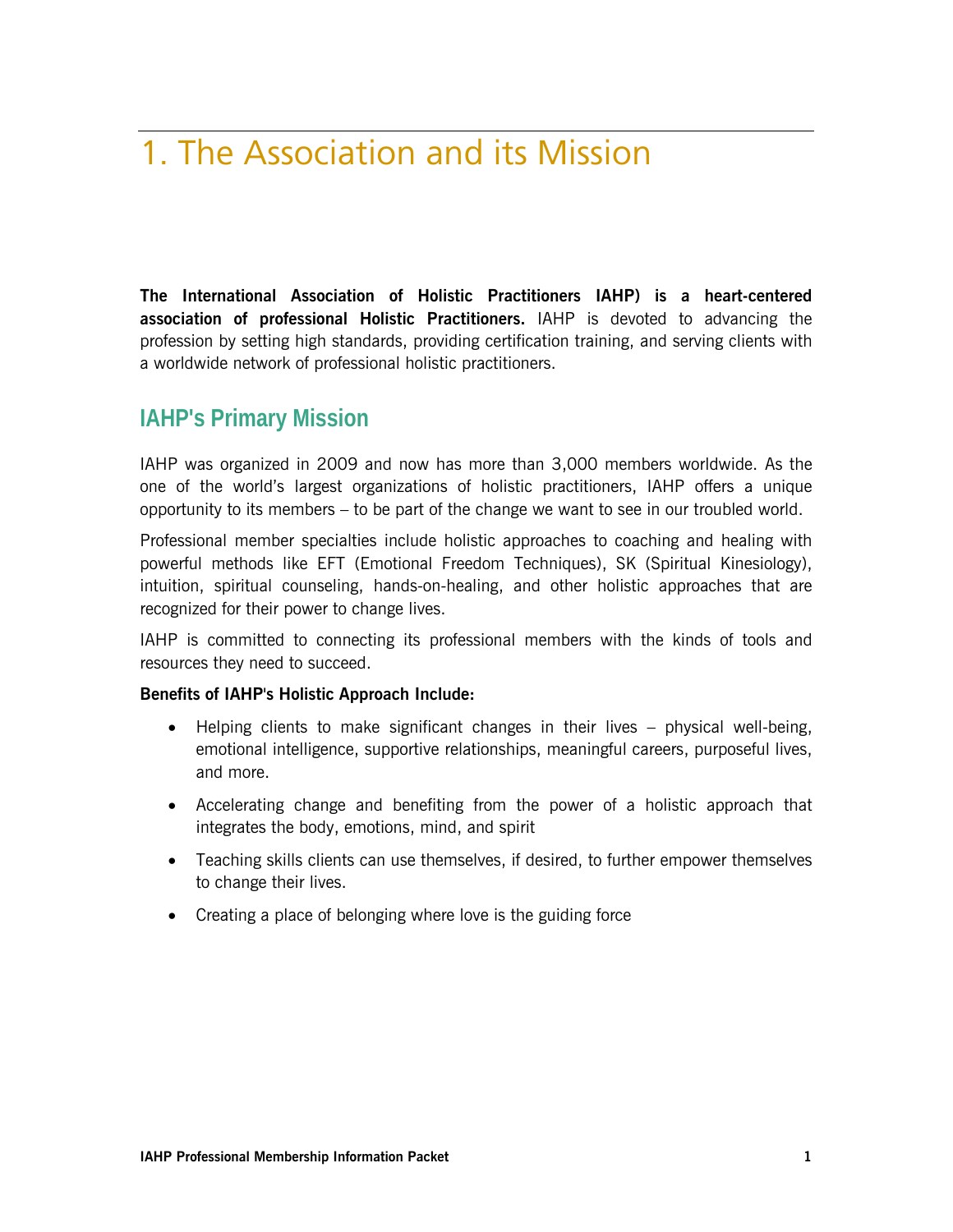# 2. Legal Responsibilities, Values, and Ethics

IAHP focuses on a heart-centered approach to life and change that is the way of the future. We are here to highlight the value of holistic practitioners, so the public can benefit from empowering, non-invasive approaches to healing and to life.

With focus, holistic approaches like the ones clients can find at IAHP deserve to emerge as highly valued contributions to our society. Our members participate by offering professional holistic coaching and healing with highly effective processes like EFT (Emotional Freedom Techniques), SK (Spiritual Kinesiology), holistic life coaching, hypnotherapy, and much more.

IAHP's heart-centered members are committed to the upliftment of the people they serve, to their professional work, and to the communities they serve, which include the worldwide community many members reach online.

Supporting the advancement of this transformational profession is IAHP's mission. As such, IAHP Professional Members agree to adhere to the legal responsibilities, values, and the Code of Ethics detailed here.

### **Legal Responsibilities**

As IAHP's professional members examine the business side of their practices, it's important for them to be aware that there are varying laws in different areas of the United States and around the world that regulate the various categories of holistic practitioners.

With this understanding, professional members agree to the following:

**1.** You alone are responsible for knowing what the laws are in your area.

Whatever services you provide, realize that you are responsible for complying with all federal, state, and local laws and regulations that govern your practice.

**2.** None of the processes and techniques offered by holistic practitioners are intended to replace the services of a qualified medical professional, when needed.

In the United States, practitioners must be particularly aware that in the rare case when a holistic practitioner runs into legal problems, the most common charge is practicing medicine without a license. Practicing psychology without a license is also forbidden, including the use of the words "psychologist" or "psychology" in describing yourself or your services without the required credentials. This even includes describing yourself as a "spiritual psychologist."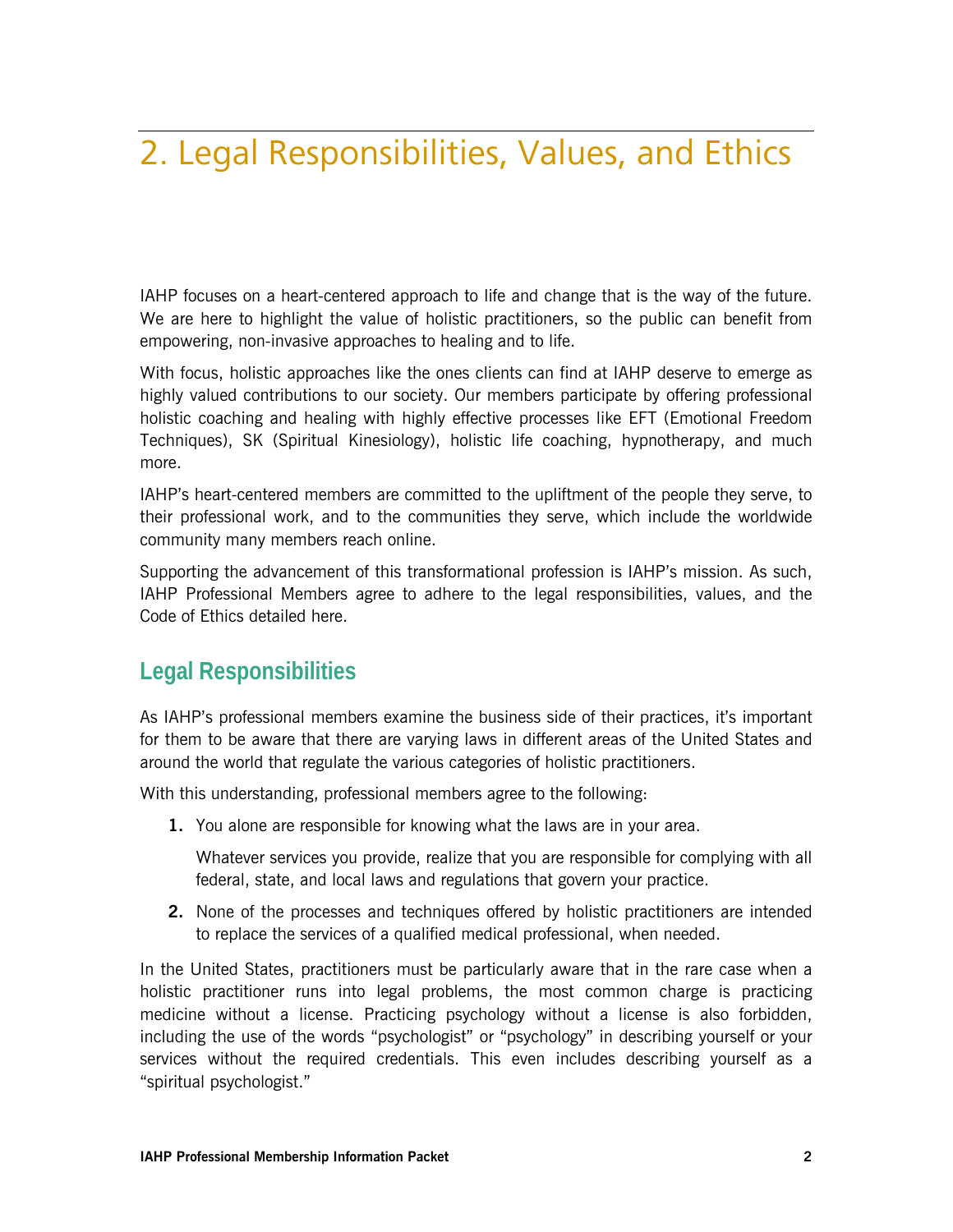To educate clients, IAHP recommends that members provide an Information Form that describes their services and have new clients sign it. This creates a record showing that clients understand what our members are doing and what they are not doing. A sample of this form is available at the end of this information. Members can customize it to comply with the laws in their area and to describe their specific services and approaches.

### **Our Core Values**

IAHP is devoted to promoting a heart-centered approach to life and realizing our full potential as human beings. As such, our values can support us in transforming lives.

**IAHP's professional members agree to uphold these values:**

- **1. Responsibility:** We uphold high standards for our members with IAHP's Code of Ethics. IAHP members understand the power of taking responsibility for themselves, along with empowering themselves and others to realize their true potential.
- **2. Excellence:** Members commit to striving for excellence, understanding that each of us has the power to connect with the best in ourselves and those we serve as professional Holistic Practitioners.
- **3. Love:** Love is the guiding force for IAHP's professional members. It is also viewed as the right of everyone and everything to live with love. In essence:

### *"Love is the solution."*

### **The IAHP Code of Ethics**

IAHP supports its members in maintaining a high level of conduct in their professional practices. The IAHP Code of Ethics applies to members' work with clients, classes, presentations, and all other activities they conduct as part of their professional work.

The purposes of the IAHP's Code of Ethics include the following:

- To provide standards IAHP members can be proud of
- To collectively create an environment the individuals IAHP members serve can trust

### **Each IAHP Professional Member agrees to adhere to the following Code of Ethics:**

- **Human Welfare:** In their professional work, members promise to honor the potential of each individual and respect every human's innate right to well-being in the body, emotions, mind, and spirit. IAHP members are courteous, and any abusiveness is strictly prohibited.
- **Legal Conformity:** Members observe the professional ethics of their conscience, training standards, and all the laws of their city, state or province, and country. IAHP members agree to follow the regulations that are required for their individual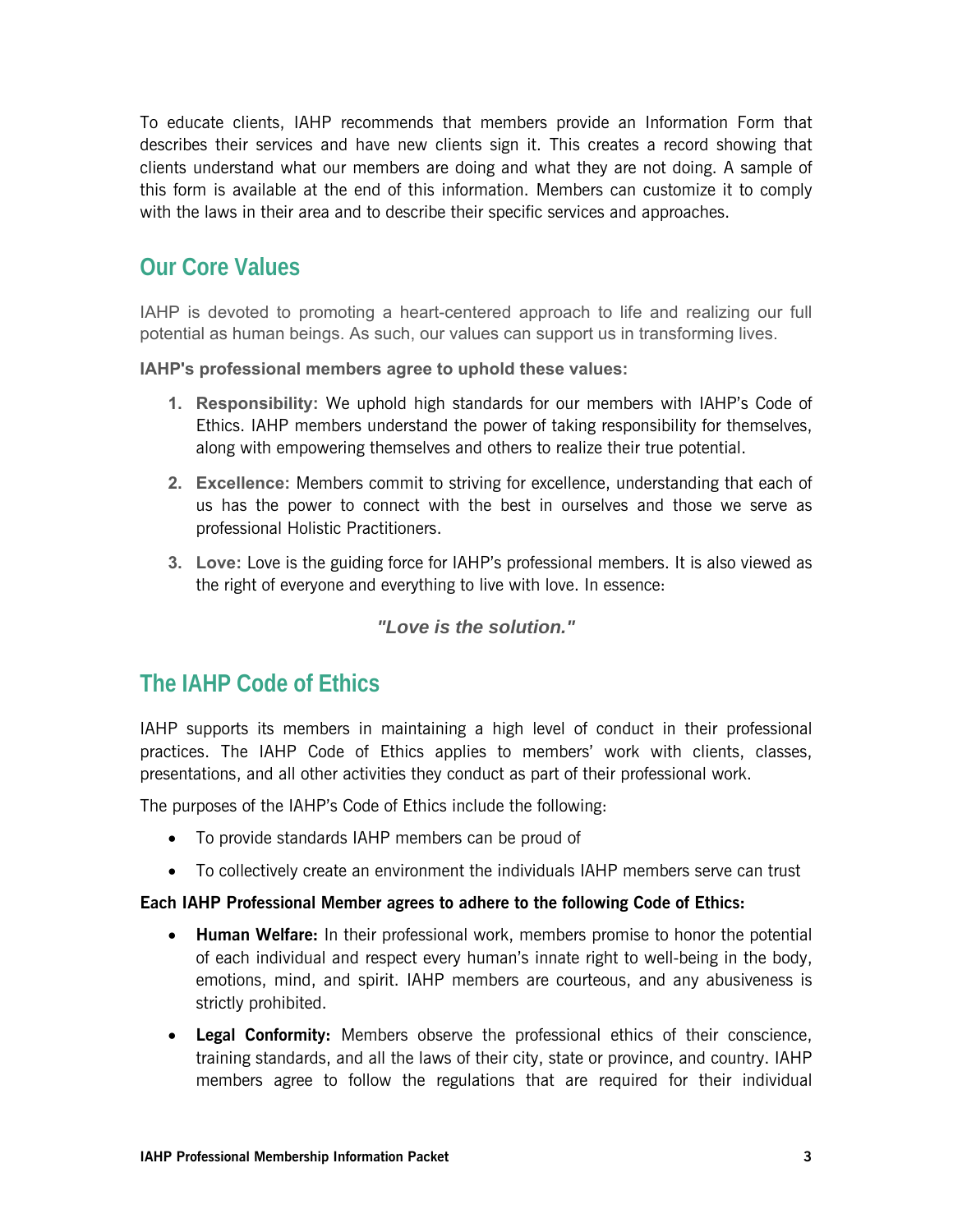profession(s). Our holistic practitioners agree to disclose that they are legally practicing their distinctive profession and are not licensed health care providers.

- **Marketing with Integrity:** In their marketing, members agree to inform and educate the public honestly about the nature of their work without overstating their credentials or making unsubstantiated claims.
- **Confidentiality:** Members understand that everything that is told to them with an expectation of privacy in the performance of their work is a sacred trust to be held in confidence, except in cases where silence may result in inflicting harm. Members agree to maintain the confidentiality and privacy of information shared during client sessions as is acceptable under the law.
- **Character:** Members agree to be of high moral character, conduct themselves and their practices in an ethical and professional manner.
- **Personal Integrity:** Members agree to be open and honest with the people they serve. As a part of the integrity of their professional work, members also recognize that they are responsible for conscientiously pursuing my own personal and spiritual development, including and addressing any personal issues they have that affect their professional work.
- **Vision:** Members strive to create and hold a higher vision for humanity. They honor all people, all forms of life, and the planet that sustains us all. Members agree to maintain IAHP's core values - responsibility, excellence, and love – as described above.
- **Limitations:** Members agree to abide by their legal responsibilities as described above. They limit their professional services to the areas for which they are qualified. Membership will be revoked if a member interferes with or injures the rights of others, performs criminal acts, or practices medicine without a license.
- **Lifelong Learning:** IAHP Members adhere to high standards of training and continuing education. All members recognize the importance of continuing education by taking classes and completing studies that further their professional training each year. Members agree to complete 15 hours of continuing education each year.

Members understand that the IAHP reserves the right to suspend or cancel membership to anyone who, in our judgment, does not comply with IAHP's Code of Ethics.

### **The Option of Practicing as a Minister**

IAHP's Founding Directors, Drs. Phillip and Jane Mountrose, have practiced as Ministers of Holistic Healing since 1996. They, along with many other IAHP professional members find this to be a good fit for their holistic practice, since they have an integrated body, emotions, mind, and spirit mission.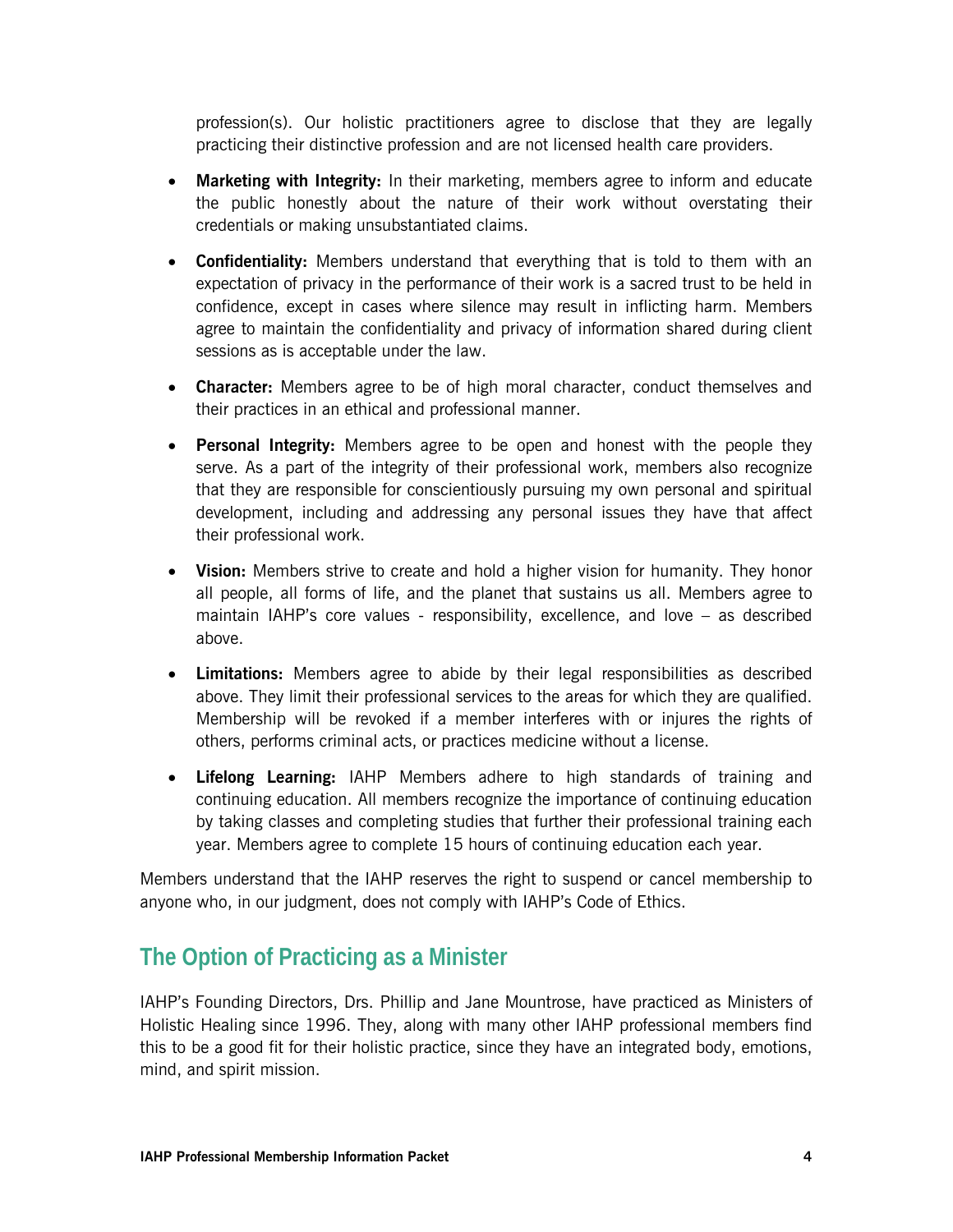IAHP's lead organization, Awakenings Institute, offers an Ordination Program. You can learn more on our sister site at:

https://gettingthru.org/awakenings/articles/how-to-become-an-ordained-minister

With the separation of church and state in the United States, practicing as an ordained minister is appropriate for those who wish to provide holistic coaching and healing to others. Many IAHP members find it to be a wonderful fit for them. As an option to consider, it can also help with the legalities of members' professional practices.

In every state in the United States, as part of your ministerial and congregational duties as an ordained person, you may perform work of a psycho-social nature, exempt from licensing requirements. This includes laying on of hands, and touching others may be a part of your work. Practicing as a minister in the Unitec States also specifically permits you to use methods for curing the sick that are in alignment with your spiritual beliefs.

## **Client Information Form**

On the next page is the (Sample) Information/Disclosure Form, which IAHP Directors Phillip and Jane Mountrose use. As mentioned earlier, members can customize it to comply with the laws in their area and to describe their specific services and approaches.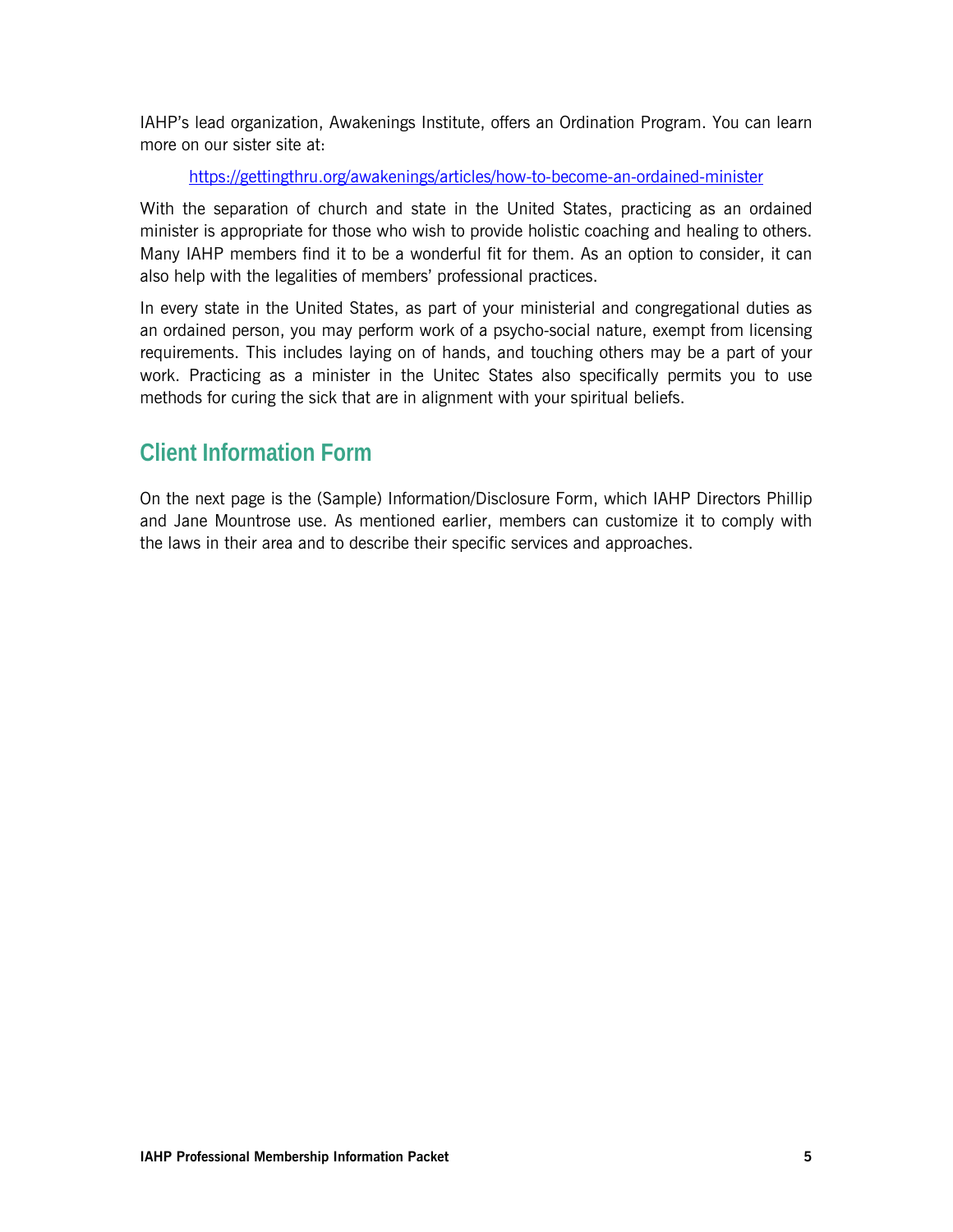# **(Sample) Client Information Form**

In their personal consultations, Drs. Phillip and Jane Mountrose serve their clients as Ministers of Holistic Healing with Awakenings. The focus of their consultations is on helping these clients to optimize their potential and realize their dreams and goals, through the integration of the body, emotions, mind, and spirit.

The exact nature of the services provided depends on the clients' stated goals and may include some or all of the following:

- **Physically**, services may include helping clients to create vibrant physical health and wellbeing.
- **Emotionally**, they may include helping the clients to clear stuck emotional patterns and open to a more joyful existence.
- **Mentally**, they may include helping clients to release limiting beliefs and negative attitudes and open to the freedom of their infinite potential.
- **Spiritually**, they may include helping clients to transform judgment to unconditional love, free their expression of themselves and their true divine purpose, clarify their higher vision and intuition, and open to an awareness of the soul and higher truth.

The Mountroses' professional services generally include a combination of the following approaches:

- Holistic Hypnotherapy
- Spiritual Counseling
- Spiritual Intuition
- Energetic Healing
- Holistic Support

To facilitate integration, clients may also be taught the use of self-help techniques to assist in achieving goals and resolving issues.

These holistic services include methods used in support of the client's physical wellbeing and the care of the sick in accordance with the religious tenets of the Ministers. These methods are not intended to replace professional medical diagnosis and treatment, as Ministers of Holistic Healing are not licensed physicians. The Mountroses do not recommend substituting their services for the professional services of a doctor, psychologist, or psychiatrist. The Client is advised to consult his or her medical health professional regarding any aspect of the consultation that relates to professional medical care.

I, the undersigned Client, acknowledge that I have been advised of the foregoing information, and that I have been given a copy of this "Client Information" form.

**Name** Date **Date** 

 $\overline{\phantom{a}}$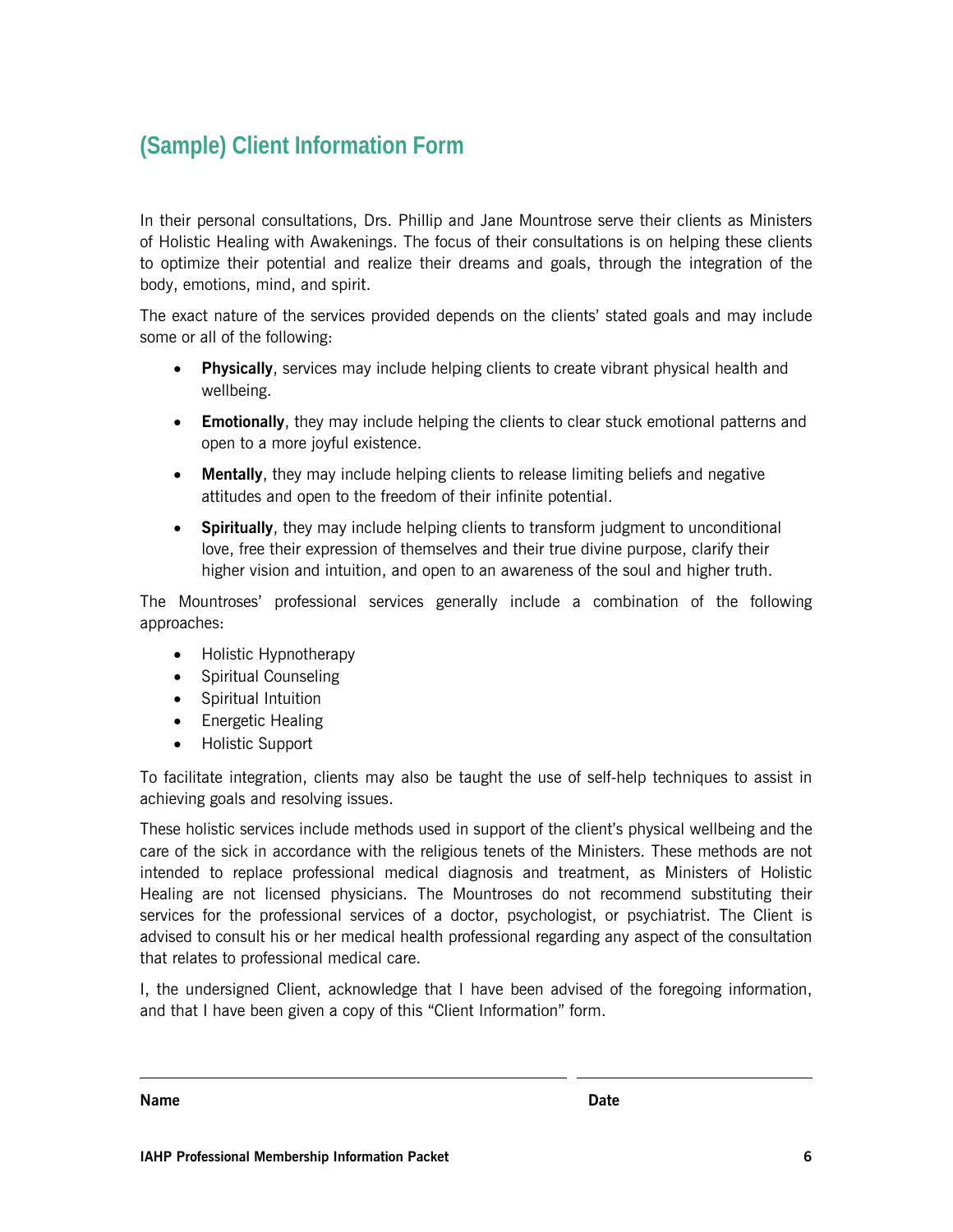# 3. Becoming a Professional Member

**As a heart-centered association of professional Holistic Practitioners** devoted to serving their communities and advancing the profession, IAHP welcomes the participation of qualified individuals who want to further themselves personally and professionally.

IAHP provides valuable benefits designed to support the personal and professional development of its professional members. IAHP also offers another unique opportunity– to be part of the change we want to see in our troubled world.

#### **Professional Member benefits include:**

- **Recognition of your qualifications** based on meeting the high standards of the IAHP
- **Validation of your unique training and skills** on a listing in IAHP's Professional Members Directory, which allows you to connect with potential clients locally or worldwide through the internet
- **Access to IAHP's Professional Member Toolkit** of resources to help you succeed
- **Connections to more valuable tools and resources** members can use to better themselves and to build a successful practice.
- **Access to enriching networking opportunities** with like-minded professional members
- **Opportunities to increase your skills** through continuing education
- **Permission by IAHP to its ICF Professional Member Logo** on members' websites and in other forms of communication.

*"Alone, we can do so little; together, we can do so much"*

– Helen Keller

IAHP is committed to supporting its members in their personal growth and connecting members with opportunities for professional growth.

### **Cost of Professional Membership**

Professional Membership in IAHP is \$95/year, plus a non-refundable one-time Application Fee of \$25.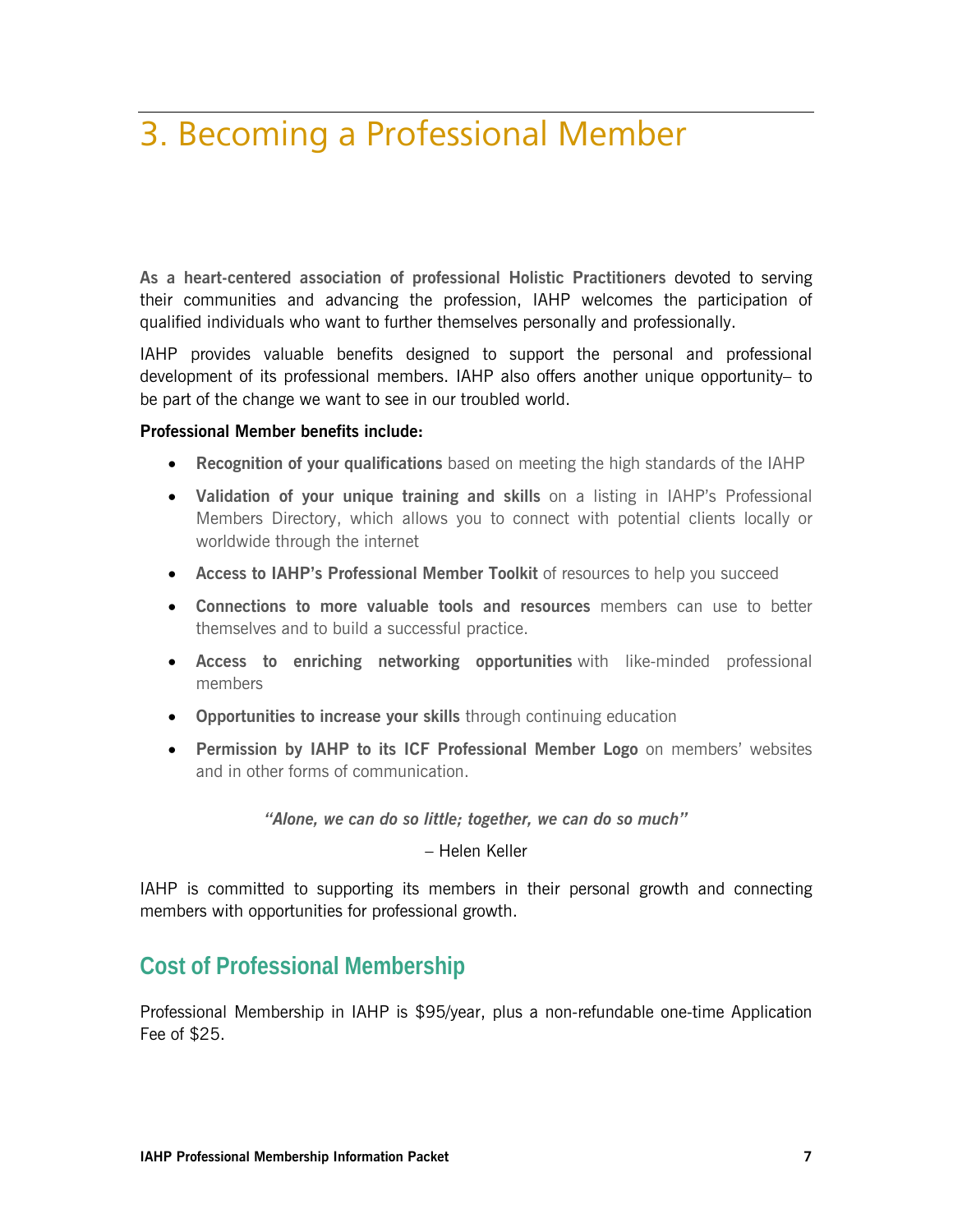## **Your Next Step**

**If becoming a Professional IAHP Member sounds like the right choice for you, here are your next steps:**

- **Download the PDF Application Form** for more information about membership requirements and steps to completion.
- **Download the PDF Code of Ethics** and read it thoroughly. Professional members are required to follow this Code of Ethics.
- **Complete the application** and return to IAHP for approval, along with your fee for application review.

### **Final Approval**

- **If your application is approved,** IAHP will charge the fee for your first year of membership and provide instructions for accessing your resources.
- **If your application is not approved,** IAHP Administration will notify you of the reason why your application was rejected.

If you have any questions about the application process, please contact IAHP Administration to receive support.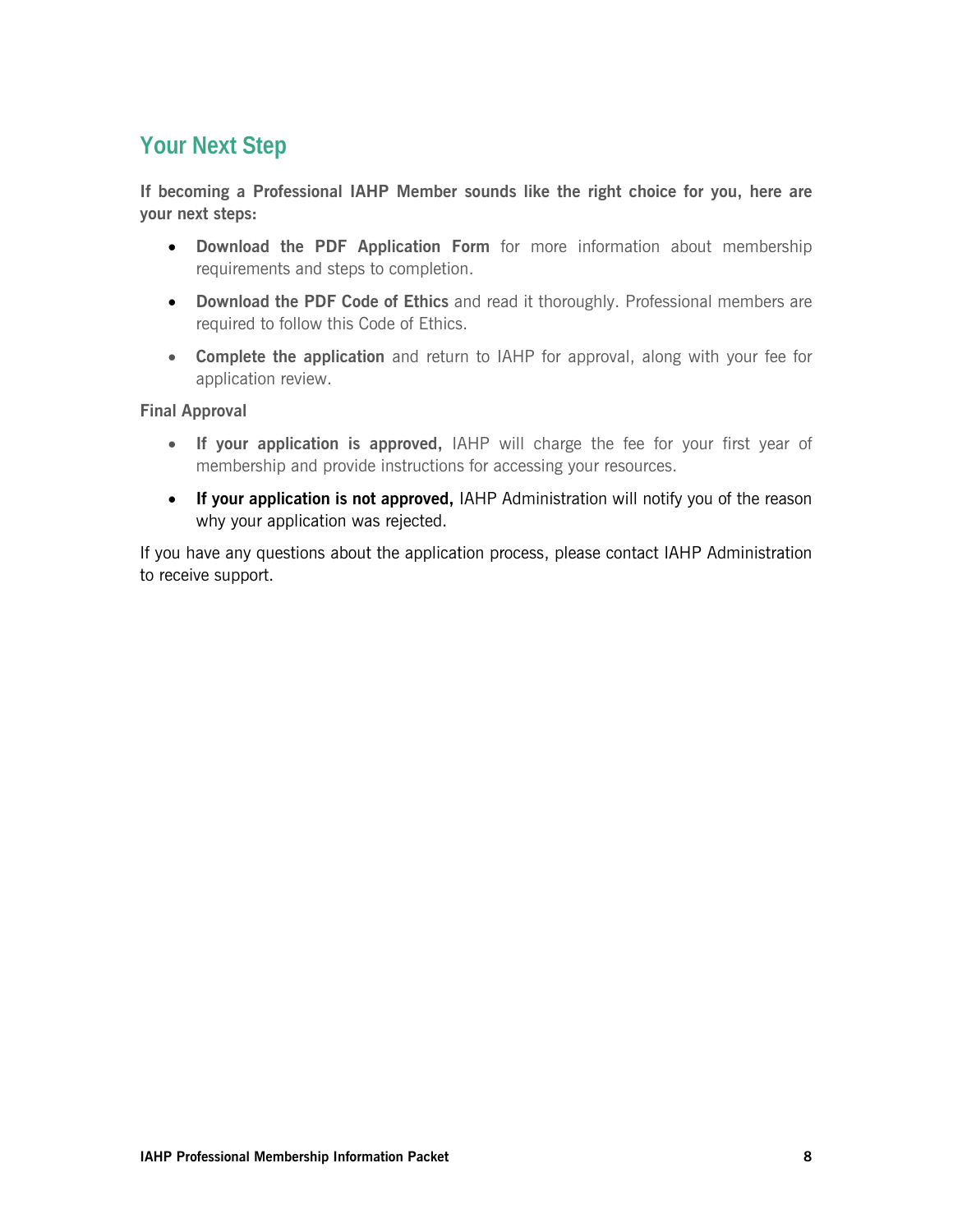

# International Association of Holistic Practitioners

P.O. Box 8352, Santa Maria, CA 93456 805-934-1238 admin@exploreIAHP.org

## **Professional Membership Application**

The first step applying to become a professional member of IAHP is providing data that substantiates your qualifications. To qualify, please provide the information below and return it via email or mail.

## **General Information**

| Female: _____ |  |
|---------------|--|

## **Qualifications**

If more space is needed to respond to the following questions, feel free to use additional paper.

### **1. OVERVIEW OF YOUR QUALIFICATIONS:**

Awakenings Institute requires a minimum of 75 hours of certified training in areas that relate to your holistic practice to qualify as a professional member.

### **Choose one or more of the following that summarizes your training:**

EFT Level 1 and 2 Certification Course with 75 hours or more of training

Life Coach Certification Course with 75 hours or more of training

\_\_\_\_ Other Holistic Practitioner Certification Course(s) with a total of 75 hours or more of training. Describe: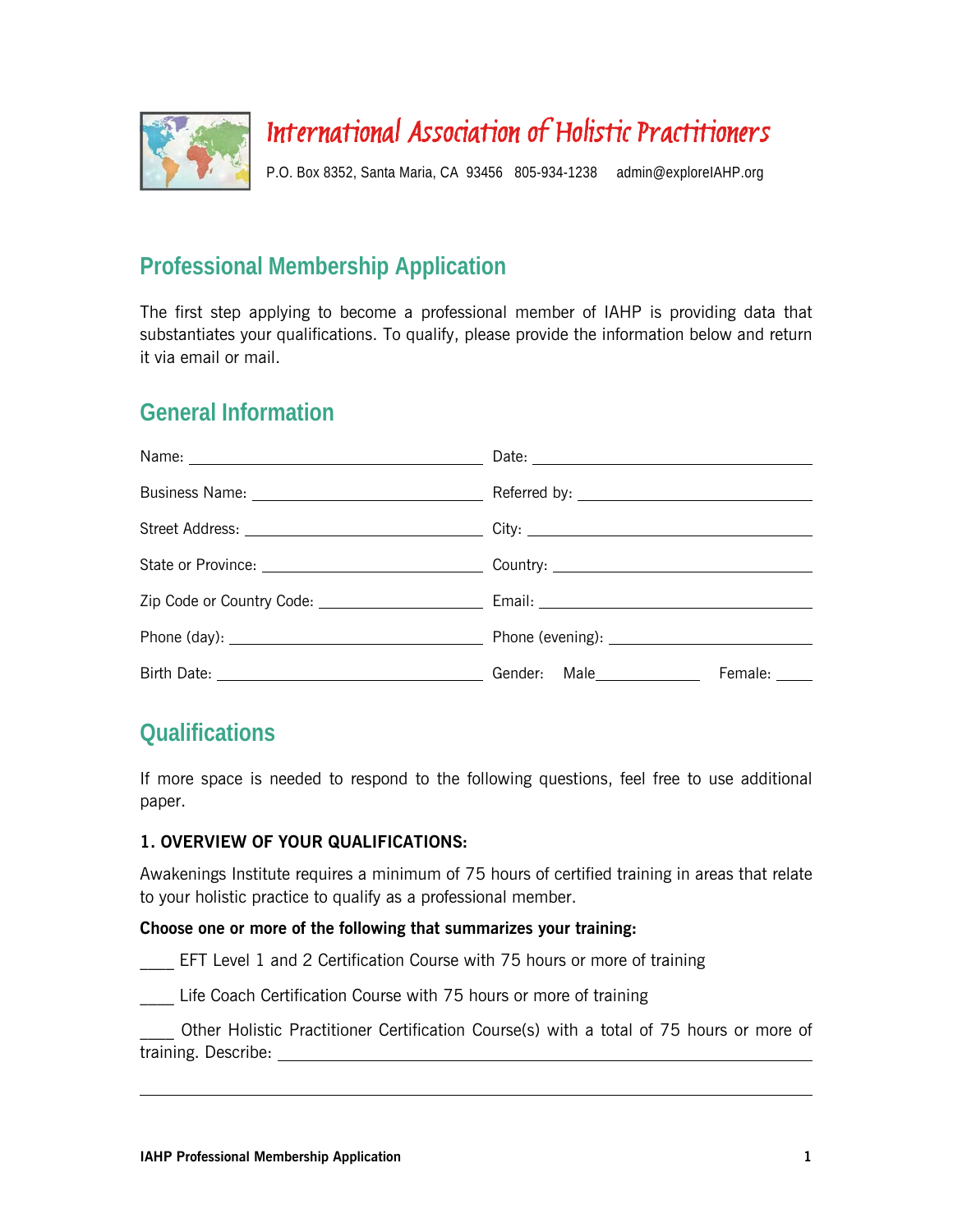#### **2. PROFESSIONAL EXPERIENCE:**

Choose one of the following that indicates the number of years of experience you have as a holistic practitioner:

Less than one year

\_\_\_\_ 1-3 years

\_\_\_\_ 3-5 years

\_\_\_\_ 5-10 years

\_\_\_\_ More than 10 years

### **3. DETAILS OF YOUR TRAINING**

Describe each certified training course you have successfully completed that qualifies you to become a professional member and the total hours of training involved. For each course, provide a certificate of completion or another form of evidence, such as a letter from the instructor, confirming that you have completed this training.

| <b>Course Description</b>       | <b>Hours</b> |
|---------------------------------|--------------|
|                                 |              |
|                                 |              |
|                                 |              |
|                                 |              |
|                                 |              |
|                                 |              |
|                                 |              |
|                                 |              |
| <b>Total Hours of Training:</b> |              |
| <b>Notes on Training:</b>       |              |
|                                 |              |
|                                 |              |
|                                 |              |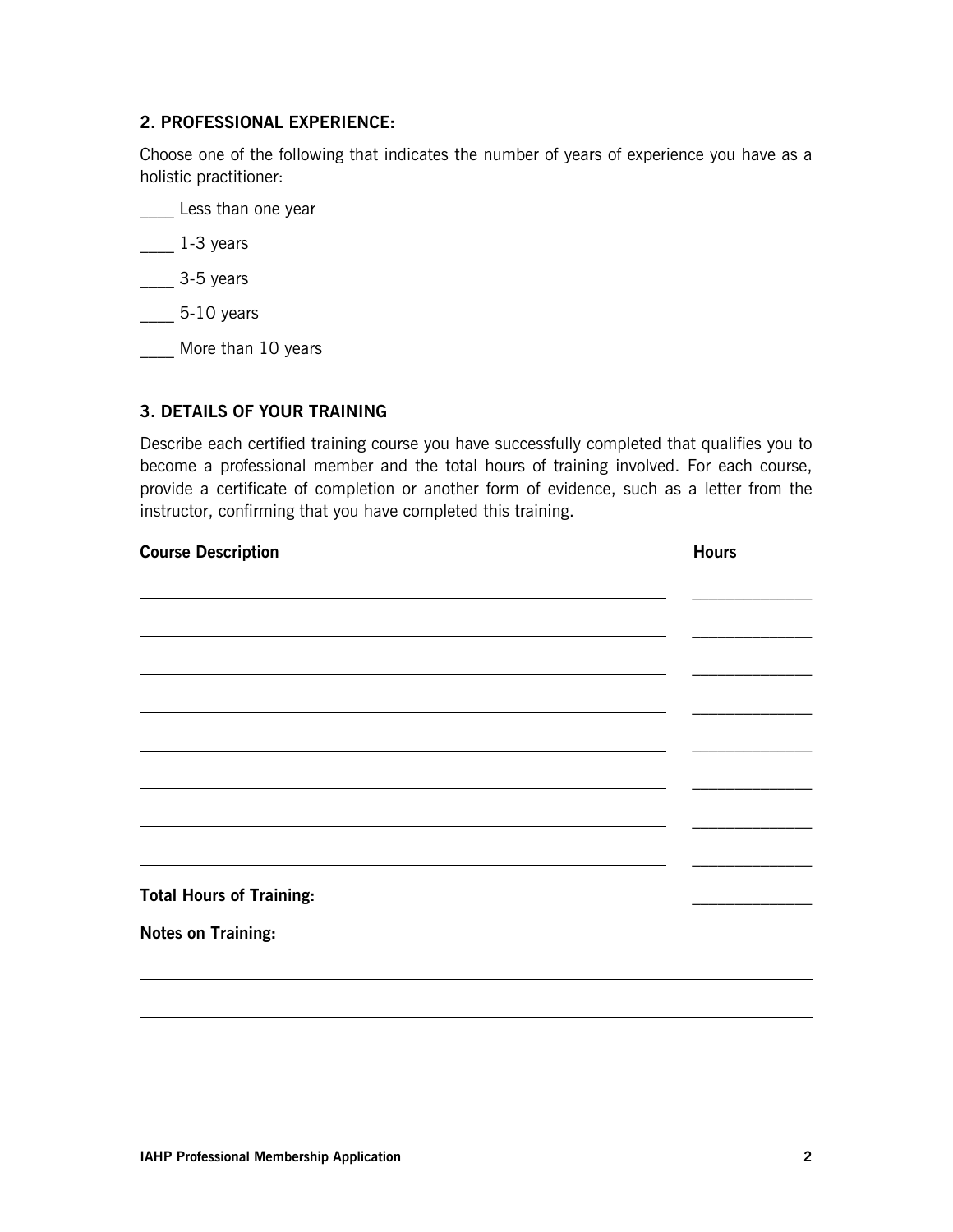**4. REFERENCES:** List below two persons with knowledge of your skills and experience. Do not list family or relatives.

| Name: Name and the service of the service of the service of the service of the service of the service of the service of the service of the service of the service of the service of the service of the service of the service |                                                                                  |  |
|-------------------------------------------------------------------------------------------------------------------------------------------------------------------------------------------------------------------------------|----------------------------------------------------------------------------------|--|
|                                                                                                                                                                                                                               | Street Address: _______________________________City: ___________________________ |  |
|                                                                                                                                                                                                                               |                                                                                  |  |
|                                                                                                                                                                                                                               |                                                                                  |  |
|                                                                                                                                                                                                                               |                                                                                  |  |
|                                                                                                                                                                                                                               | Street Address: _______________________________City: ___________________________ |  |
|                                                                                                                                                                                                                               |                                                                                  |  |

### **Other Questions**

- 1. Are you legally qualified to work as a holistic practitioner in your city, state or province, and country?
	- Yes
	- No, explain:
- 2. Have you ever been convicted of, or pled guilty or no contest to a crime other than a minor traffic violation, or are you now under charges for a criminal offense?
	- No
	- Yes, explain:
- 3. What attracted you to the International Association of Holistic Practitioners? \_\_\_\_\_\_\_\_\_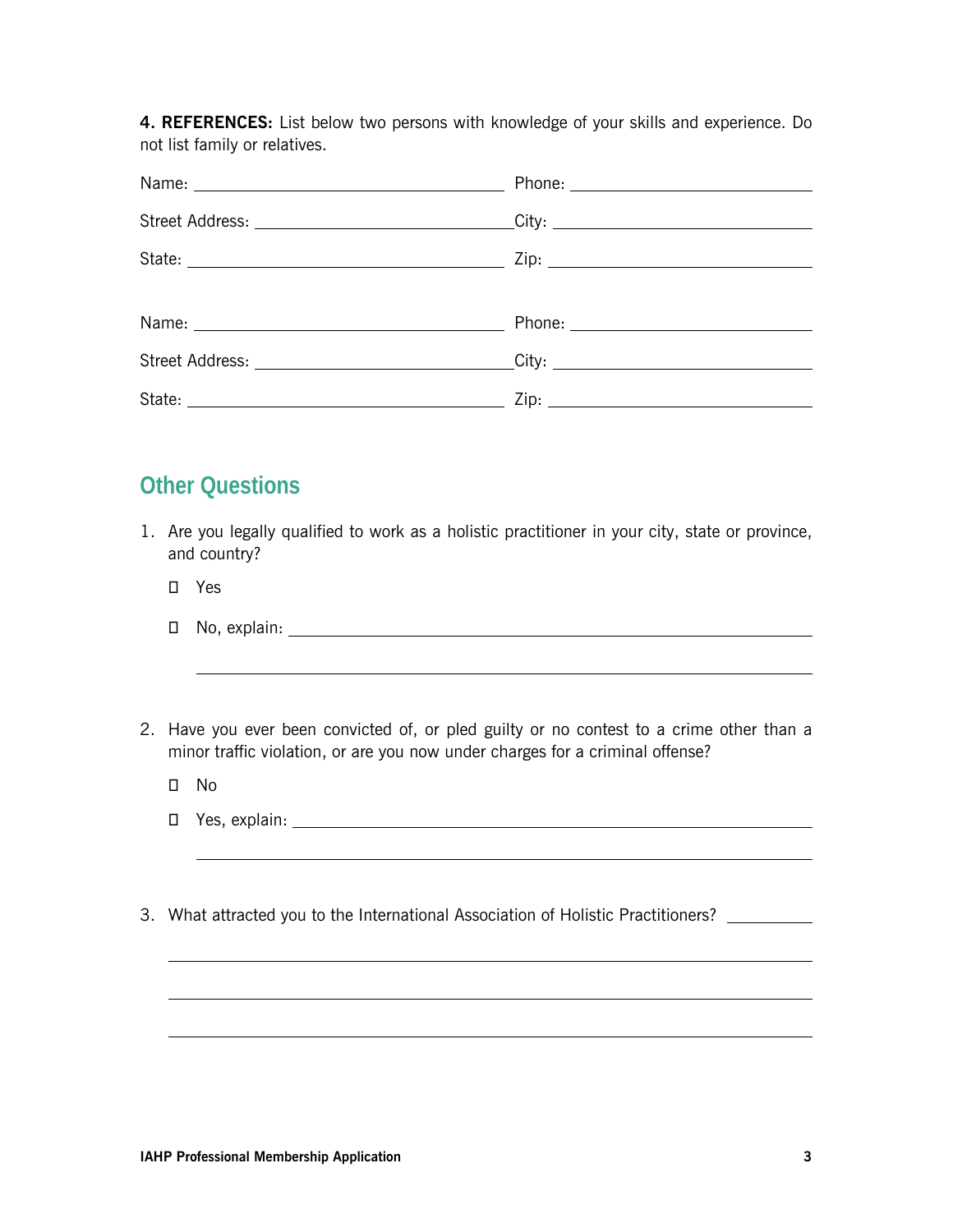4. Describe your mission and how it fits with IAHP's mission?

| 5. How do you help the people you serve through your holistic practice? |  |
|-------------------------------------------------------------------------|--|
|                                                                         |  |

### **IAHP Professional Membership Fees:**

An initial payment of \$25 must be included with this application to be considered for professional membership.

| <b>Payment Options (circle one):</b> MC Visa |            |
|----------------------------------------------|------------|
| <b>Credit Card Number:</b>                   | Exp. Date: |
| Name on Credit Card:                         |            |
| <b>Zip Code for Credit Card Billing:</b>     |            |

When your application is accepted, your credit card information will also be used to charge your first year of membership.

**Thank you** for your interest in membership with the International Association of Holistic Practitioners.

#### **I agree and represent that:**

• The information I provided in this application is correct to the best of my knowledge. I understand and agree that providing false or misleading information on the application is grounds for cancellation of my membership, if my membership is approved.